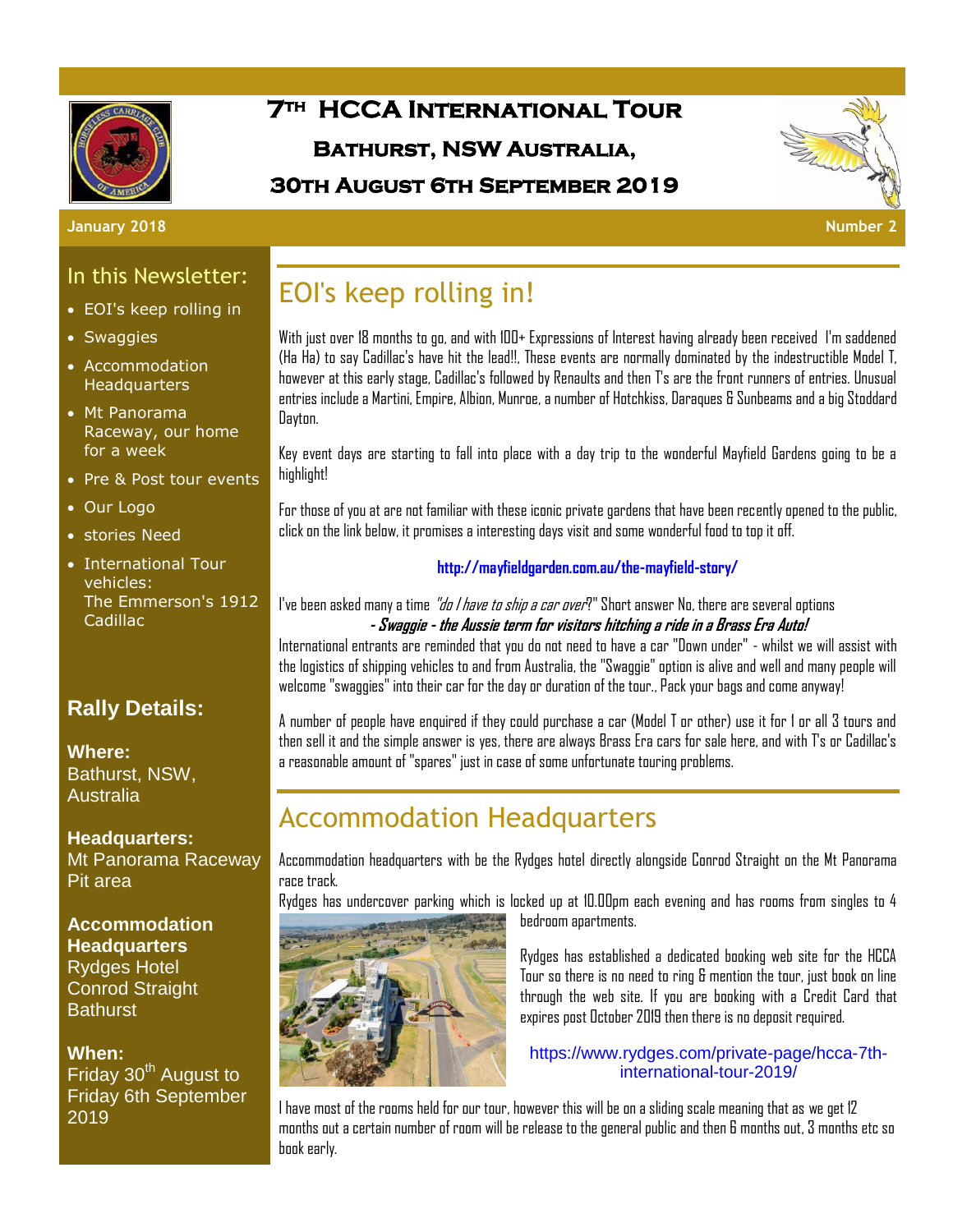### Contact us:

#### **Rally Committee:**

**Russell & Chris Holden** 61 422219911 russell@oldworldlamps.net

**Rob Duffy Logistics** [rwduffy@westnet.com.au](mailto:rwduffy@westnet.com.au)

**Michael & Claudia Holding Sponsorship** claudia\_holding@hotmail.com

John Wards Rally Routes

### Mt Panorama Raceway

This historic mountain race track will be home for a week to the 7th HCCA International Tour.



Mount Panorama began as a dirt-track/tourist-drive carved out of the bald hills around the bustling city of Bathurst in the mid 1930s. The Council of the time, specifically Mayor Martin Griffin, had a vision for a premier motor racing circuit with the sharp hills, hairpin bends and a fast downhill straight that would inspire, awe and demand respect from all who took up the challenge for years to come.

On 17 March 1938 Mayor Martin Griffin declared the Mount Panorama Scenic Drive open. He always knew that the road was going to be used for motor racing but Depression Era funds weren't easy to come by, so he had to create a ruse. At Easter 1938 the first races were held and except for the war (WWII), have been run ever since.



Mount Panorama is indisputably a Mecca for motor

racing fans all over Australia and around the world. On 16 April 1938, Mount Panorama attracted an overwhelming 20,000 spectators to its first race, The Australian Tourist Trophy.



Photographs of the early days of racing on Mount Panorama show the crowd leaning over wire fences, vehicles on dirt tracks, officials in canvas tents, and drivers with gloves, goggles and jacket, but no helmet. The facilities at Mount Panorama were non-existent during this time, with nothing more than dirt and some

lines marking out a pit space for each car.

Of more recent times, Mount Panorama has undergone some serious refurbishment to ensure the legacy of this icon lives on for generations to come. The spiritual home of Australian motorsport has been well and truly established through the staging of 46 consecutive Bathurst 1000 races (formerly 500). The Mount has seen drivers come and drivers go, with few ever completely dominating the merciless curves and unforgiving straights. In 2006, 194,000 spectators turned out



not only to witness Craig Lowndes edge out Rick Kelly for his 2nd Bathurst title, but also to farewell one of the best racing car drivers Australia has ever produced - Peter Brock, King of the Mountain.

Our home for a week will be the pit area and corporate facilities above Pit Straight. However drivers be warned, Mount Panorama is a public road and regularly patrolled by police who do a great trade for the NSW economy, booking speeding vehicles on the historic track, so unless you are itching for a framed speeding fine, beware it is limited to 60kmp (35mph)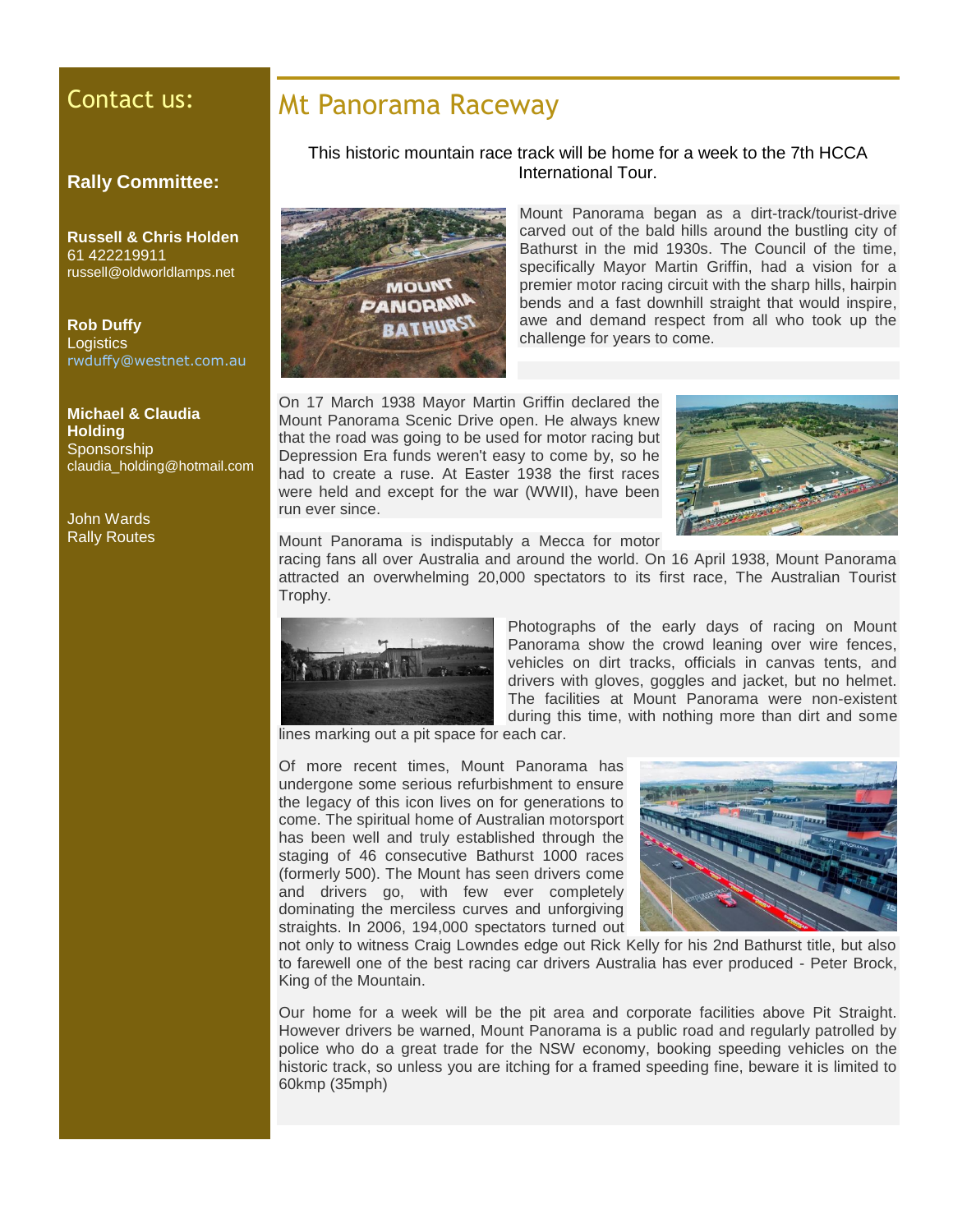#### Sponsors:

As with all rallies you cannot run them without the generous support of financial and logistical sponsors.

We would like to Thank



## Our logo

Australia is full of unique and rare birds including many big & colourful varieties from the parrot family. We (Chris & I) are blessed to have many for these frequent our home every morning & afternoon.

One of the most celebrated of these (but somewhat of a pest!) is the Sulphur Crested Cockatoo. To assist with directional signage and as part of your rally routes, the iconic Cockatoo with be at each major intersection where you need to make a direction decision, the one below for straight ahead, the one on the top right hand corner of the newsletter to turn left and the opposite to turn right



## Pre & Post tour events:

Don't forget that there is plenty to do in OZ and these include both the Pre & Post tour events:

For those travelling both interstate and internationally, we are coordinating with a number of other Events either side

- The Queensland Veteran Car Club National Tour Tues 17th Mon 23rd September. The VCCA Qld will also be providing pre & post Qld tourist & veteran activities.
- The Model T Ford Club of Australia, National Tour Marlborough QLD. 29th September 5th October 2019
- Sydneysiders tour of the City
- Mudgee a guide to Country Life and boutique Wines.

\_\_\_\_\_\_\_\_\_\_\_\_\_\_\_\_\_\_\_



Our 1902 Thomas will defiantly be there!